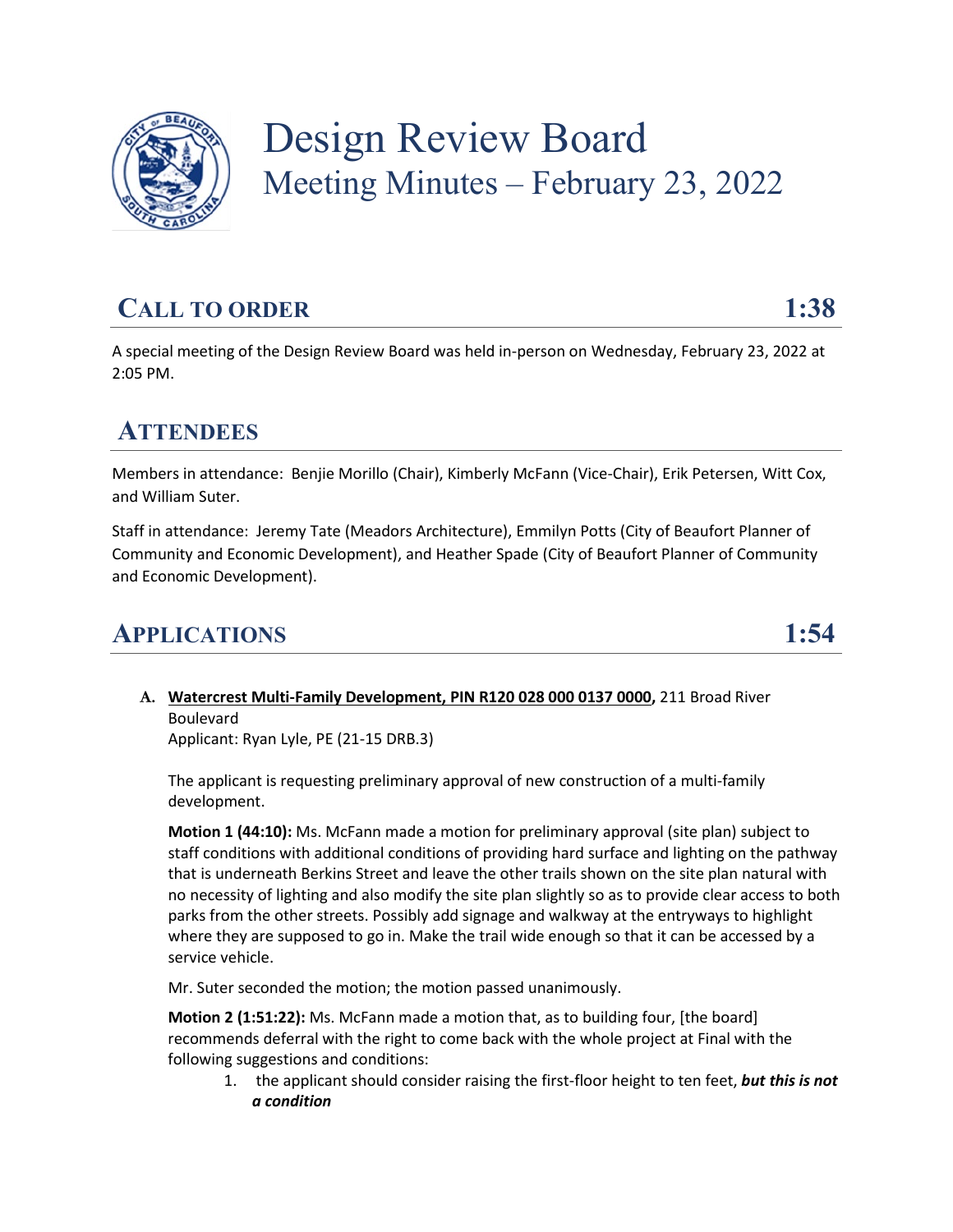- 2. Remove Bahama shutters on the third floor on each end of building four
- 3. Screen the AC units
- 4. Have projecting sills on all the windows
- 5. Change the siding to have a brick base, the lap siding (second and third floor) with the water table effect and the board and batten at the top

Mr. Cox seconded the motion, the motion passed unanimously.

**Motion 3 (1:53:10):** Ms. McFann made a motion that, as to the carriage house, is conceptual approval and the applicant can come back at final approval without having to come back again before [the board]. The conditions as to the carriage house are that square windows are acceptable, to align the deck band with the separation between the types of siding, line up the windows on the elevation, as to the small gables, [the applicant] will use a louvered vent for the entire gable and no bracket is to be included with the small gables. The louvers are decorative, not functional.

Mr. Petersen seconded; the motion passed unanimously.

**Motion 4 (2:10:00):** Ms. McFann made a motion for preliminary approval as to the clubhouse, subject to staff conditions. The windows need to be consistent styles front and back, the side door roof will be widened so the door appears to be centered. It is recommended but not required that the applicant increase the use of rafter tails on the drawing.

Mr. Suter seconded the motion, the motion passed unanimously.

**Motion 5 (2:17:25):** Ms. McFann made a motion as to the pool house, give preliminary approval subject to staff conditions. Eliminate the large gables shown on the front elevation and keep the smaller (right side) entryway gables on the front and back to accentuate the entryways. As to the square windows, add vertical mullion or grill. Two recommendations: [the board] recommends the ceiling be vaulted on the inside and recommend rafter tails be used.

Mr. Petersen seconded the motion; the motion passed unanimously.

**Motion 6 (2:25:33):** Ms. Mcfann made a motion for preliminary approval of [the garages] as drawn, with a recommendation that the applicant consider eliminating the gable.

Mr. Cox seconded the motion; the motion passed unanimously.

**Motion 7 (2:34:12):** Mr. Petersen made a motion for preliminary approval of the mail kiosk with implied pilasters on rear elevations with providing an entry in the middle. The motion is amended to eliminate staff condition 18.

Mr. Morillo seconded the motion; the motion passed unanimously.

**Motion 8 (2:40:25):** Mr. Petersen made a motion to give preliminary approval to the maintenance building with the board recommendation of wrapping the brick sill into bay one and both doors will have flat casings instead of arched.

Ms. McFann seconded the motion; the motion passed unanimously.

**Motion 9 (2:42:22):** Mr. Morillo made a motion for preliminary approval of building types 1, 2, and 3 with staff conditions and board conditions of having the first-floor brick, the second floor up to the sill of the third-floor lap siding, and board and batten on the third floor from the window sill up, all one roof material. Change the columns to a smaller wood column and provide screening for the HVAC outdoor units and show it on the landscape plan.